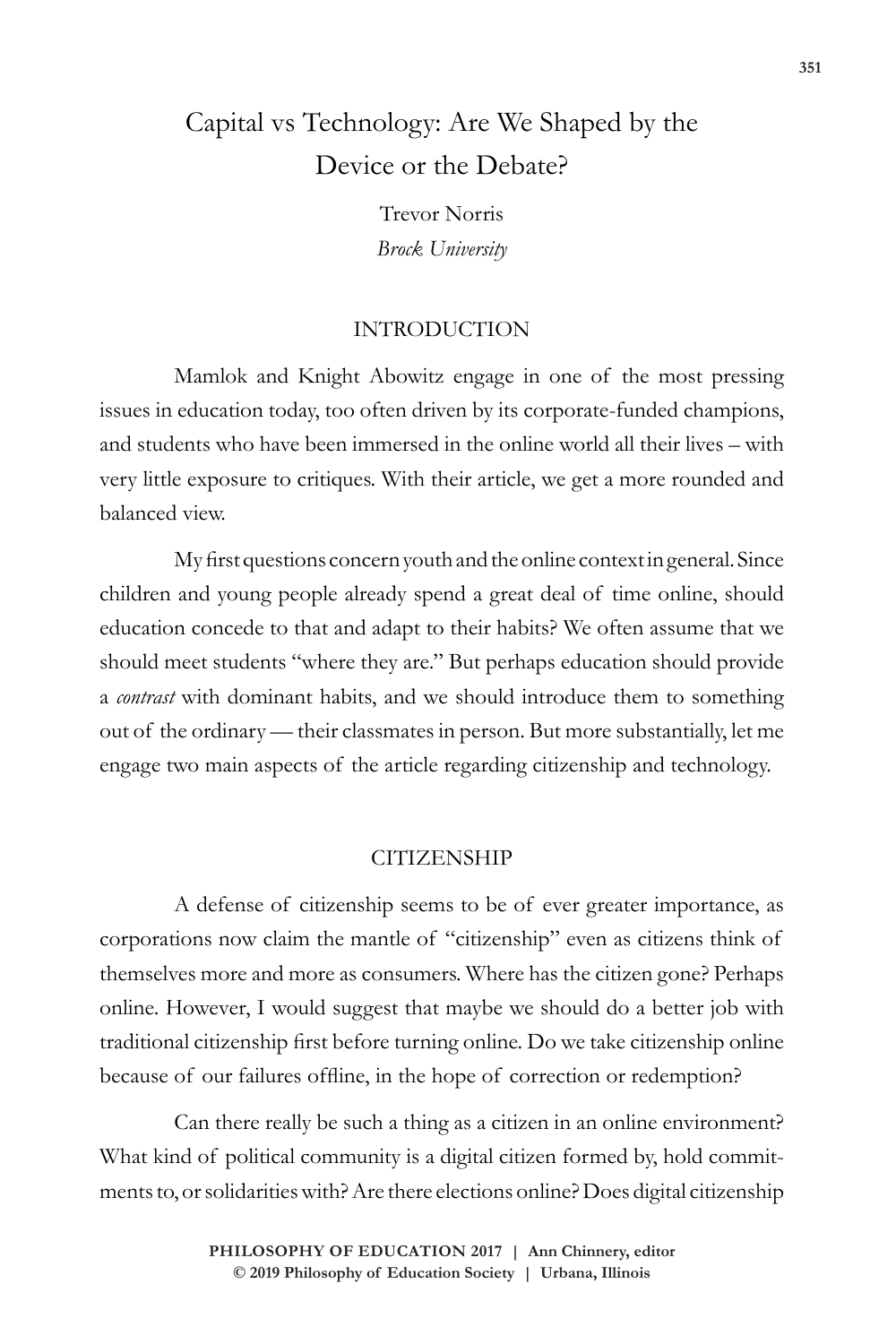provide access to certain social or public goods or services? These citizens don't vote for any leaders or necessarily hold any deep or lasting community affiliations. It could be argued, based on many conceptions of citizenship, that there is really very little distinctively *political* about the notion of digital citizenship; it is just a way of reducing citizenship to decorum and respect. But let me turn to technology and communication before returning to political projects.

### **TECHNOLOGY**

Mamlok and Knight Abowitz explore what they call the "epistemological assumptions for teaching and learning in the age of digital technology … that ground current educational practices and policies; namely, the notions of neutrality, technical, and objective rationality."1 Their main concern is "that devices are perceived merely as tools that serve instrumental ends" and, additionally, that digital technology is governed by interests who claim that technology is neutral. While these authors challenge those who construe technology as neutral, they still see it as a tool that can be used to promote a political project — without that tool affecting its users or that political project. In doing so they have fallen into the technological trap that Heidegger warned us about: they believe that technology is neutral because it depends on how we use it. But we don't necessarily decide how it is used, or how we are shaped by it. While I am largely in agreement regarding the importance of advancing critical perspectives in order to question dominant liberal assumptions, I am concerned that something fundamental about technology itself is overlooked in their article.

The authors' hope is that "these devices can help us examine, untangle, and act upon complex problems … as a *means* for developing creativity, imagination, communication, political action, and social life" [italics mine]. But as Heidegger famously said, "technology is no mere *means*. It is a way of revealing."2 What does it reveal to us about ourselves, our political projects, our pedagogical hopes?

The authors' further concern is that prevalent notions of digital citizenship emphasize civility and etiquette. So, their critique is not of digital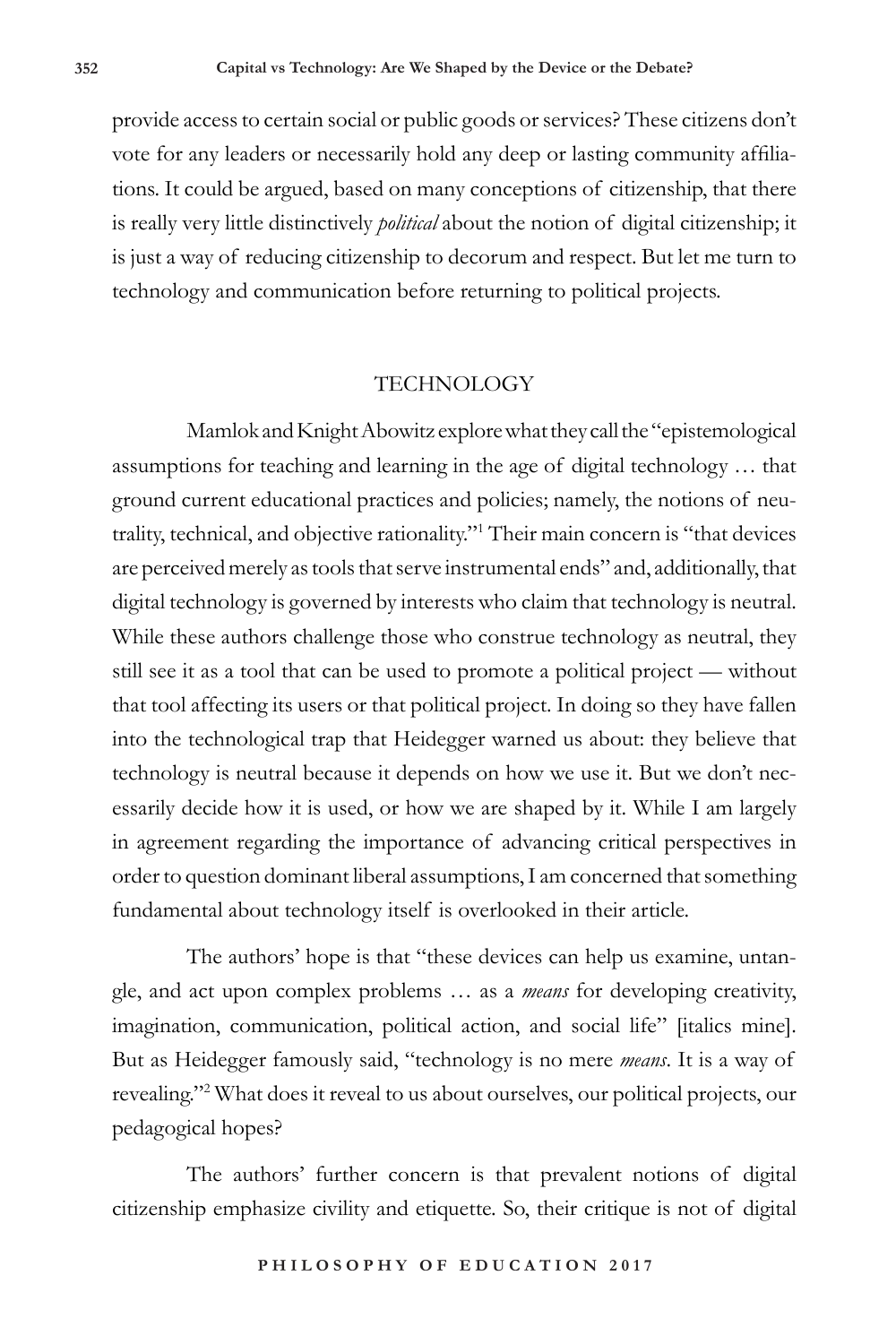#### **Trevor Norris 353**

citizenship itself, but rather that it doesn't currently incorporate critique. If it did so, however, what other problems with the online might still continue? While Mamlok and Knight Abowitz are critical of claims about the neutrality of technology, they themselves see technology as a tool. They just suggest that it be used critically, instead of liberally. In other words, their critique is political rather than technological, in the sense that they don't engage with the *implications* of technology as much as the *political message* it conveys. However, we are led to wonder: what would a *technological* critique of digital citizenship look like? What would a critique of its non-neutrality look like?

Perhaps the technological implications of the online environment are more significant and influential than the political. In other words: even if digital technology is used for critique, it may yet still have a deeper pedagogical, political cultural effect as a *medium*, distinct from any content. What does the medium teach? What is the lesson of the digital?

British philosopher of education David Lewin describes how cell phones present the illusion of empowerment in part because we can hold them in our hands, but more so because the user interface dominates our vision, and as a result its mechanical aspects are hidden. By foregrounding the interface, means and end are separated. As a result, we don't ask deeper questions about the impact of technology because we are so captivated by its function.<sup>3</sup>

I believe this tension comes down to the tension between Marx and Heidegger. Is the question concerning technology simply about who owns it, and which class benefits from it? Marx was less concerned about technological progress as which class was driving it and benefiting from it. For Marx, it is *ownership* of the mode of production that determines consciousness, not the *technology* used in production. On the other hand, is the problem with Heidegger that he speaks of technology without accounting for how different classes are affected by it and use it towards specific political ends? Is the challenge to determine how technology can align with promoting class-consciousness and class emancipation? Or are all classes caught up in the incontestable logic of it, since it is technology that determines its own use and influence — not us?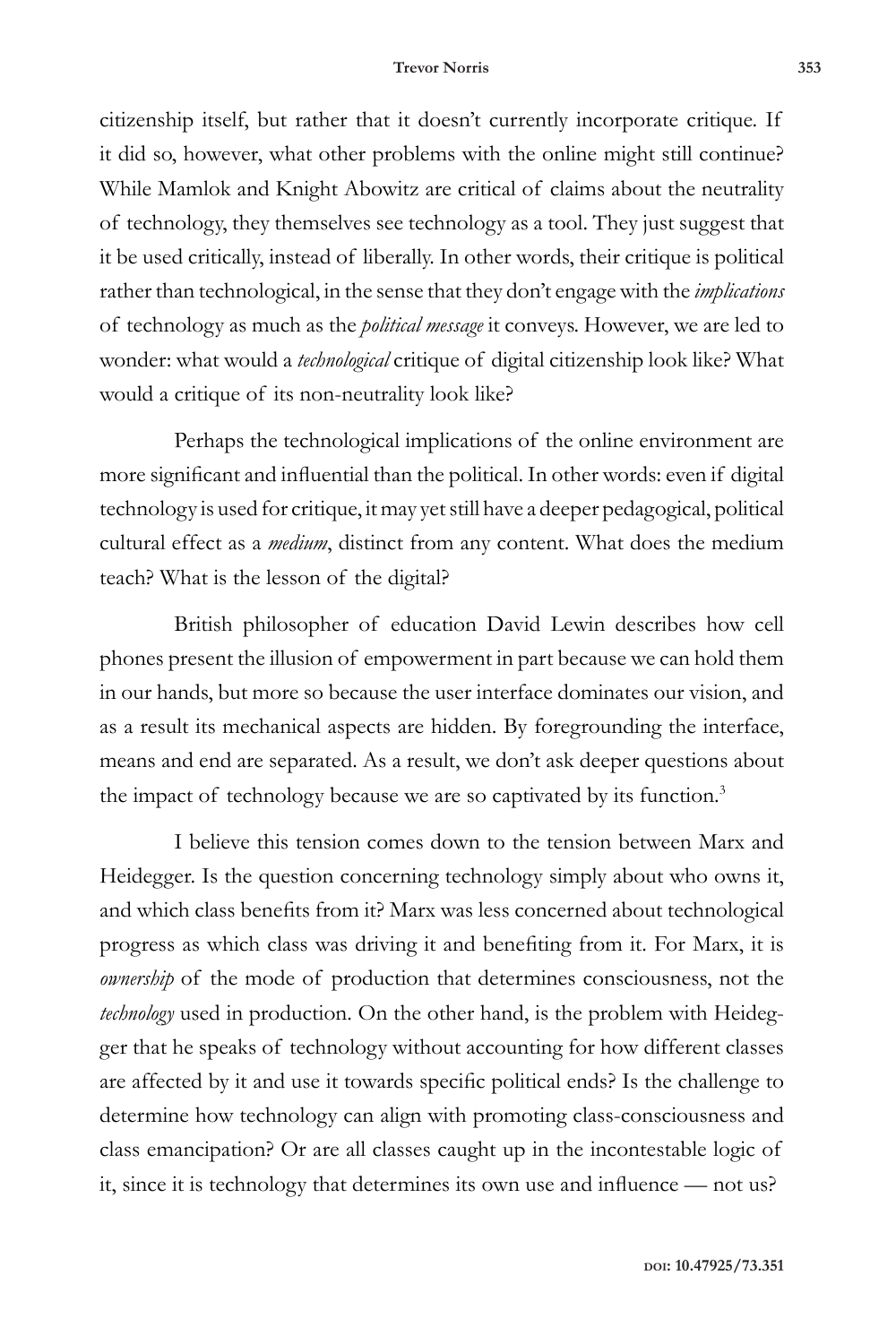Some of this critique of Marxist approaches to technology has appeared in earlier issues of this Yearbook. In "Philosophy of Technology & Education: An Invitation to Inquiry," David Blacker noted that "most every major school reform movement (for example, Marxism, free-schooling, de-schooling, liberal democracy) is haplessly contained within [the technological mindset], doomed merely to advance it."4 Blacker notes that Samuel Bowles and Herbert Gintis share this instrumental attitude towards technology when they claim that: "[I] f meaningful educational reform requires a transformation of production relations, as we believe, we must begin by creating a new social structure, not a new technology."5 Blacker turns to an earlier PES Yearbook article by Richard LaBrecque, who also minimized the effect of technology, claiming that "technological innovation is driven by interests and values that exist outside technology itself, and therefore we ought to focus on those who call the shots, not on the tools themselves."6

This contrast between Marx and Heidegger raises questions about historical progress or decline. Marx was optimistic about our capacity to improve ourselves, and saw history as a dramatic and dialectical arc that curved towards liberation from class oppression through revolutionary action. Heidegger, by contrast, was concerned that we lose something important about ourselves and our very being — even as we develop things to improve our condition. Both account for how forces we create stand over and against us (capital and technology, respectively), and function according to their own principles and logic. Any understanding of education and the digital must account for how we create forces beyond our control – even if one class profits from them more than another, even if these forces can be used to challenge class consciousness.

I will close with a concession and confession: while I do hold the concerns I describe above, I have found myself invigorated recently while participating in online political debates (with a personal cap of 10 minutes a day). I have learned much and have been changed by it. I have also found my commitments to politics "offline" to be strengthened and deepened and clarified – and I have been motivated to action.

But perhaps I am shaped as much by the device as by the debate. Per-